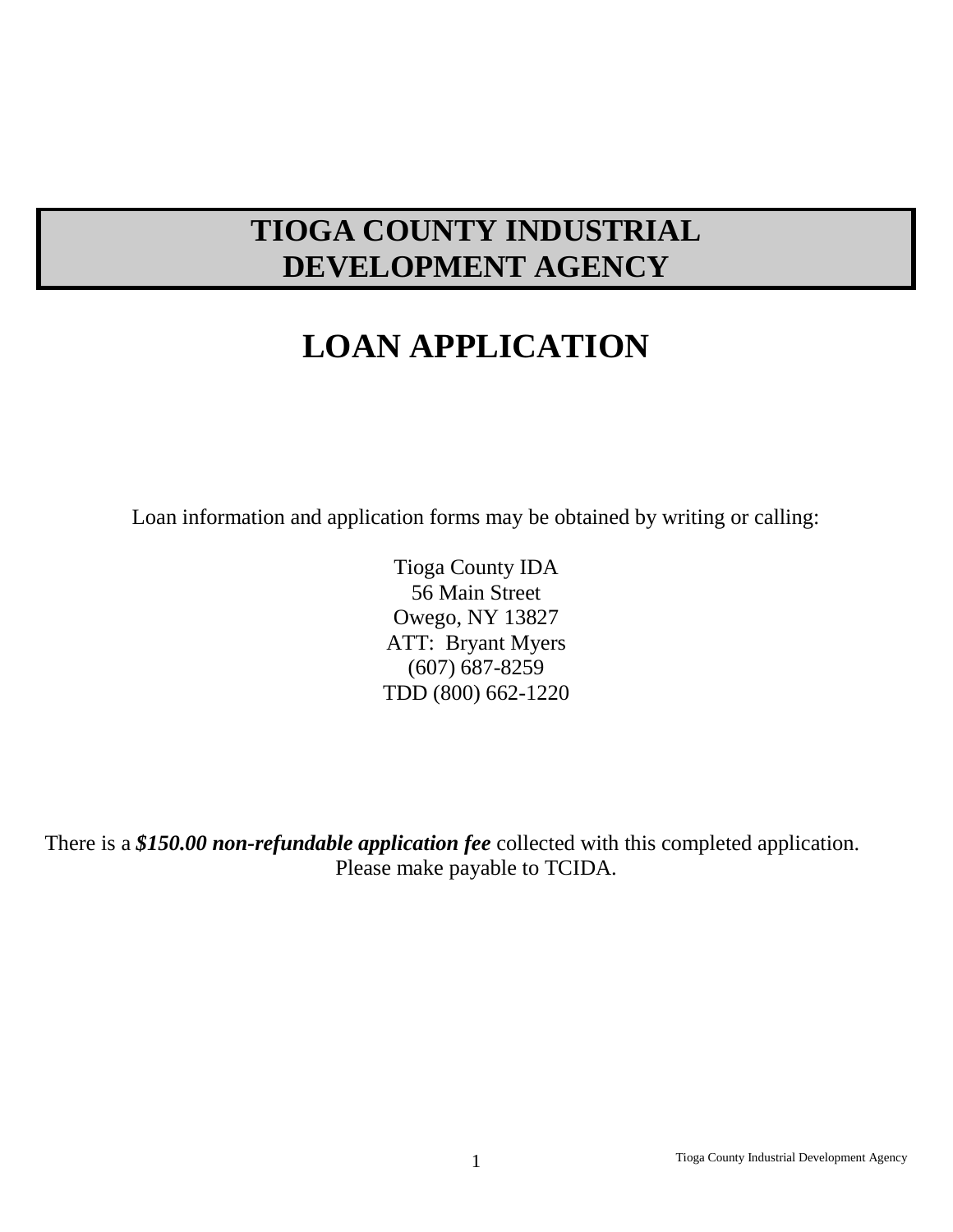# APPLICATION

| <b>Applicant</b>                                                                      |                     |                                 | <b>Full Address</b>                                         |               |
|---------------------------------------------------------------------------------------|---------------------|---------------------------------|-------------------------------------------------------------|---------------|
| <b>Name of Business</b>                                                               |                     |                                 | <b>Tax Identification Number</b>                            |               |
| <b>Full Street Address</b>                                                            |                     |                                 | <b>Telephone Number</b>                                     |               |
| <b>City</b><br>County                                                                 |                     | <b>State</b>                    | <b>Zip Code</b>                                             |               |
| <b>Type of Business</b>                                                               |                     |                                 | <b>Date Business Established</b>                            |               |
| <b>Bank of Business Account and Address</b>                                           |                     |                                 |                                                             |               |
| <b>DUN's Number</b>                                                                   |                     |                                 |                                                             |               |
| <b>Use of Proceeds:</b><br>(Enter gross \$ amounts<br>rounded to nearest<br>hundred)  | <b>Project Cost</b> | <b>TCIDA</b><br><b>USE ONLY</b> | <b>Source of Proceeds</b>                                   |               |
| <b>Land Acquisition</b>                                                               | \$                  |                                 | <b>TCIDA</b> loan request                                   | $\sim$        |
| <b>New Construction/</b><br><b>Expansion/Renovation</b>                               | \$                  |                                 | <b>Term of Loan</b>                                         |               |
| Acquisition and/or moderni-<br>zation of machinery and<br>equipment                   | \$                  |                                 | <b>Other Financing Sources</b><br>A. Bank<br>(Provide Name) | $\sim$        |
| <b>Inventory Purchase</b>                                                             | \$                  |                                 | <b>B.</b> Equity                                            | $\frac{1}{2}$ |
| <b>Working Capital</b>                                                                | \$                  |                                 | C. Other<br>(Please List                                    | $\sim$        |
| <b>Acquisition of Existing</b><br><b>Business</b>                                     | \$                  |                                 |                                                             |               |
| <b>All Other</b>                                                                      | \$                  |                                 |                                                             |               |
| <b>TOTAL PROJECT COST</b>                                                             | \$                  |                                 | <b>TOTAL SOURCES</b>                                        | \$            |
| <b>Employment Plan:</b><br># Existing Jobs<br># Projected New Jobs<br># Retained Jobs |                     |                                 | <b>Average Hourly Wage</b><br><b>Average Annual Wage</b>    |               |

**A full time employee is defined as working 37.5 hours per week on a year-round basis. Adjust part-time employees accordingly.**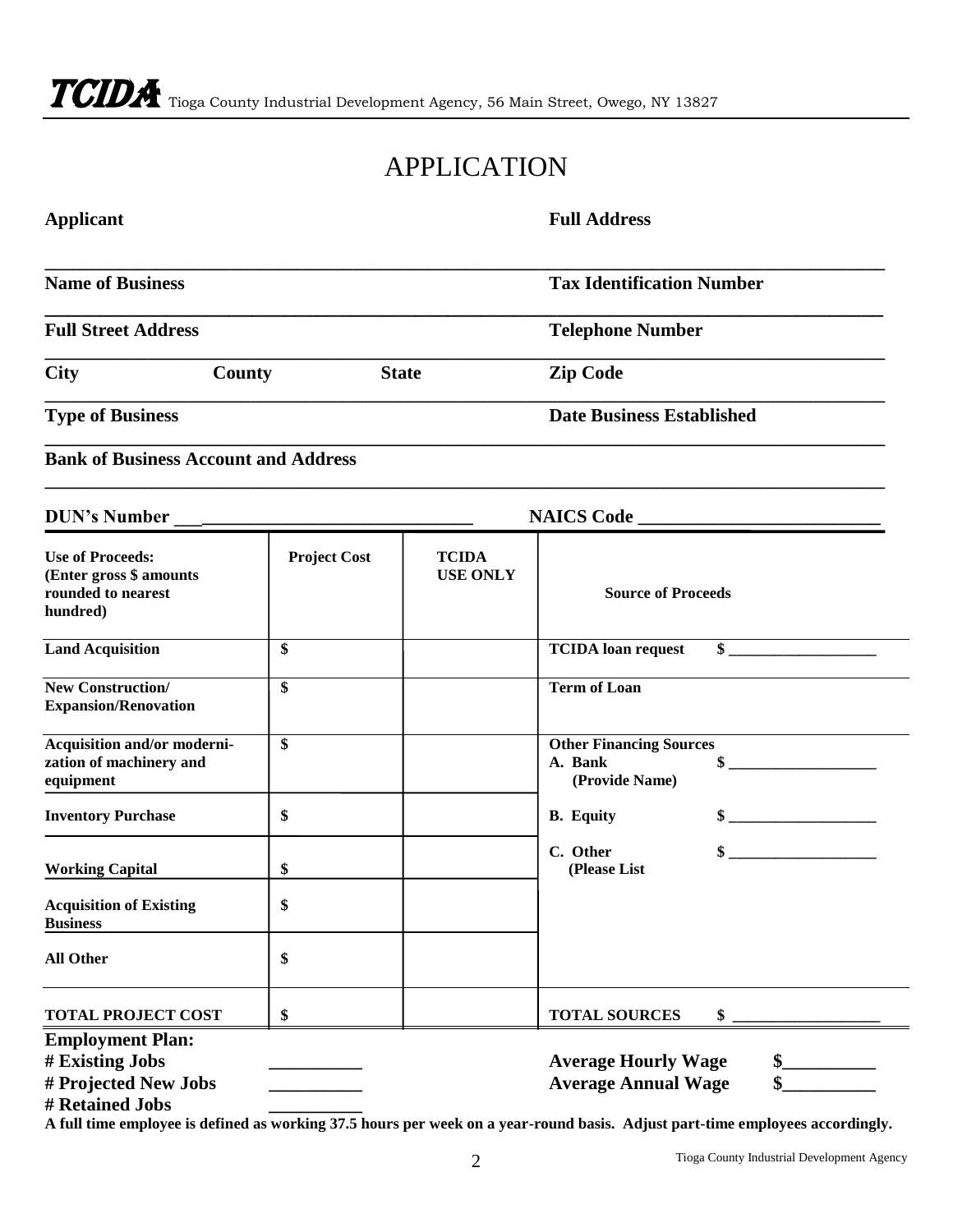### **COLLATERAL -- BUSINESS AND/OR PERSONAL**

**If your collateral consists of**

- **(A) Land & Building**
- **(B) Accounts Receivable and/or**
- **(C) Inventory**

**Fill in the appropriate blanks.**

**If you are pledging**

- **(D) Machinery and Equipment**
- **(E) Furniture and Fixtures, and/or**
- **(F) Other**

**Please provide an itemized list (labeled Attachment A) that contains serial and identification numbers, if available. Include a legal description of Real Estate offered as collateral.**

|                               | <b>Present Market</b> | <b>Present Loan</b> | <b>IDA only Collateral</b> | <b>Collateral in name</b> |
|-------------------------------|-----------------------|---------------------|----------------------------|---------------------------|
|                               | <b>Value</b>          | <b>Balance</b>      | <b>Valuation</b>           | of:                       |
| A. Land & Building            |                       |                     |                            |                           |
| <b>B. Accounts Receivable</b> |                       |                     |                            |                           |
| C. Inventory                  |                       |                     |                            |                           |
| D. Machinery/Equip            |                       |                     |                            |                           |
| <b>E. Furniture/Fixtures</b>  |                       |                     |                            |                           |
| F. Other                      |                       |                     |                            |                           |
| <b>TOTALS</b>                 |                       |                     |                            |                           |

**With respect to any assets set forth, which are jointly owned with another, does applicant propose to furnish an unlimited personal guarantee to lender of the loan obligation executed by the co-owner(s) of the scheduled assets?**

> **Yes \_\_\_\_\_\_\_\_\_\_\_\_\_\_\_\_\_**  $N$ **o**

**Previous Government Financing: If you or any principals have received any other Federal direct loan or guarantee assistance, complete the following:**

| <b>Name of Agency</b> | Original Amt. of   Date of<br>Loan | Loan | <b>Balance</b> | <b>Current or Past</b><br>Due |
|-----------------------|------------------------------------|------|----------------|-------------------------------|
|                       |                                    |      |                |                               |
|                       |                                    |      |                |                               |
|                       |                                    |      |                |                               |

**Outstanding Debt: Furnish the following information on all installment loans, contracts, officer and shareholder loans, notes and mortgages payable, term loans and/or revolving credit arrangements and capitalized leases. Present balance should agree with latest balance sheet submitted. (Attach additional sheets if needed.)**

| To Whom Payable | Original Amount & Date | Interest<br>Rate | Present Bal./<br>Monthly Pymt | Maturity<br>Date | Security | Current/<br>Past Due |
|-----------------|------------------------|------------------|-------------------------------|------------------|----------|----------------------|
|                 |                        |                  |                               |                  |          |                      |
|                 |                        |                  |                               |                  |          |                      |
|                 |                        |                  |                               |                  |          |                      |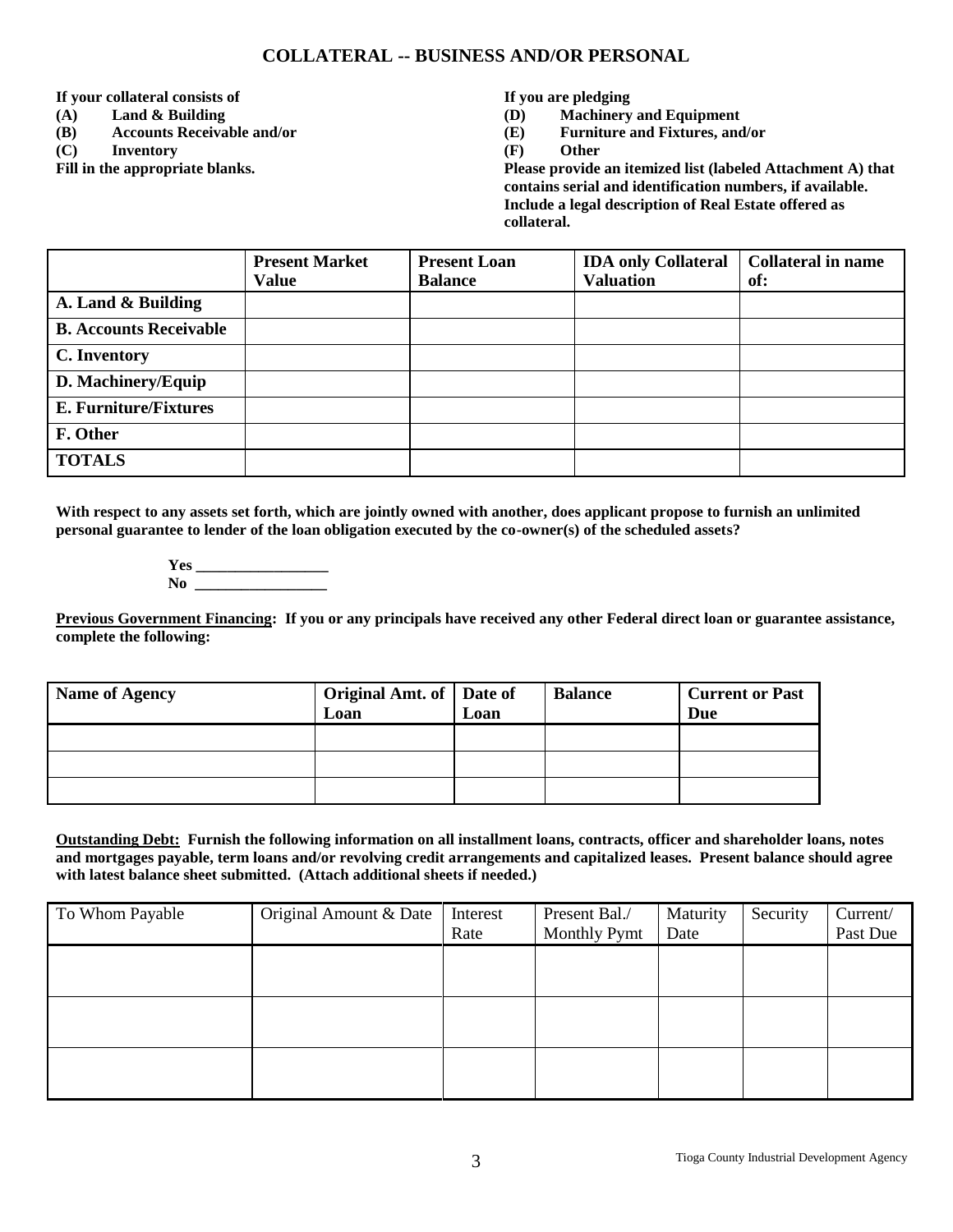**Management: Proprietor, partners, officers, directors and stockholders. 100% ownership must be shown. (Personal guarantees of all individuals with 20% or more ownership will be required. Guarantees of spouses will normally be required also).**

| Name & Social Security No. | <b>Complete Address</b> | % Ownership |
|----------------------------|-------------------------|-------------|
|                            |                         |             |
|                            |                         |             |
|                            |                         |             |
|                            |                         |             |
|                            |                         |             |
|                            |                         |             |
|                            |                         |             |
|                            |                         |             |

## **The following attachments must be completed where applicable. All questions answered are made a part of the application. All attachments must be signed and dated by person signing this form.**

| <b>ATTACHMENT (1)</b> | Submit Personal History Statement for each person (i.e. owners, partners, officers, directors, major<br>stockholders, etc.)                                                                                                                                                                                                                                                                                                                                                                                                             |
|-----------------------|-----------------------------------------------------------------------------------------------------------------------------------------------------------------------------------------------------------------------------------------------------------------------------------------------------------------------------------------------------------------------------------------------------------------------------------------------------------------------------------------------------------------------------------------|
| <b>ATTACHMENT (2)</b> | Provide a current personal financial statement for each stockholder (with 20% or more ownership),<br>partner, officer, and owner; including Social Security Number.                                                                                                                                                                                                                                                                                                                                                                     |
| ATTACHMENT (3)        | Submit business Financial Statement which should include:<br>a) Balance Sheet, Profit and Loss Statement, and Reconciliation of Net Worth for the past three years. If<br>most recent statement is more than six months old, provide an interim statement.*<br>b) Aging of Accounts Receivable and Payable.<br>c) Projected Cash Flow Statement for first year (include assumptions the projections are based on).<br>d) If new business, provide projected balance sheet, profit and loss statement, and cash flow for three<br>years. |
|                       | * If Profit and Loss Statement is unavailable, provide explanation and substitute Federal Income Tax<br>Returns.                                                                                                                                                                                                                                                                                                                                                                                                                        |
| <b>ATTACHMENT</b> (4) | Provide a brief history of your company and a paragraph describing the expected benefits of the project.                                                                                                                                                                                                                                                                                                                                                                                                                                |
| <b>ATTACHMENT (5)</b> | Provide a brief description of the educational, technical and business background for all people listed<br>under management.                                                                                                                                                                                                                                                                                                                                                                                                            |
| <b>ATTACHMENT</b> (6) | Based on the use of TCIDA funds, please provide the following:<br>a) For land and building including renovations: purchase offer, current appraisal, quotes for<br>construction/renovation work, plans, and specifications.<br>b) For the purchase of machinery/equipment include a list of the equipment and quotes.<br>c) For working capital, describe the uses.                                                                                                                                                                     |
| ATTACHMENT (7)        | If your business, owners or majority stockholders has a controlling interest in other businesses, please<br>provide their names, amount of ownership and relationship with your company.                                                                                                                                                                                                                                                                                                                                                |
| <b>ATTACHMENT (8)</b> | Based on the form of organization, please provide the following:<br>a) Corporation -- Articles of Incorporation of Filing Receipt from New York State Secretary of State; and<br>Board Resolution authorizing loan applications for the project.<br>b) Partnership -- Partnership Agreement and Filing Receipt.<br>c) Sole Proprietorship -- Filing Receipt.<br>d) Franchise -- Copy of Franchise Agreement and FTC Disclosure Statement.                                                                                               |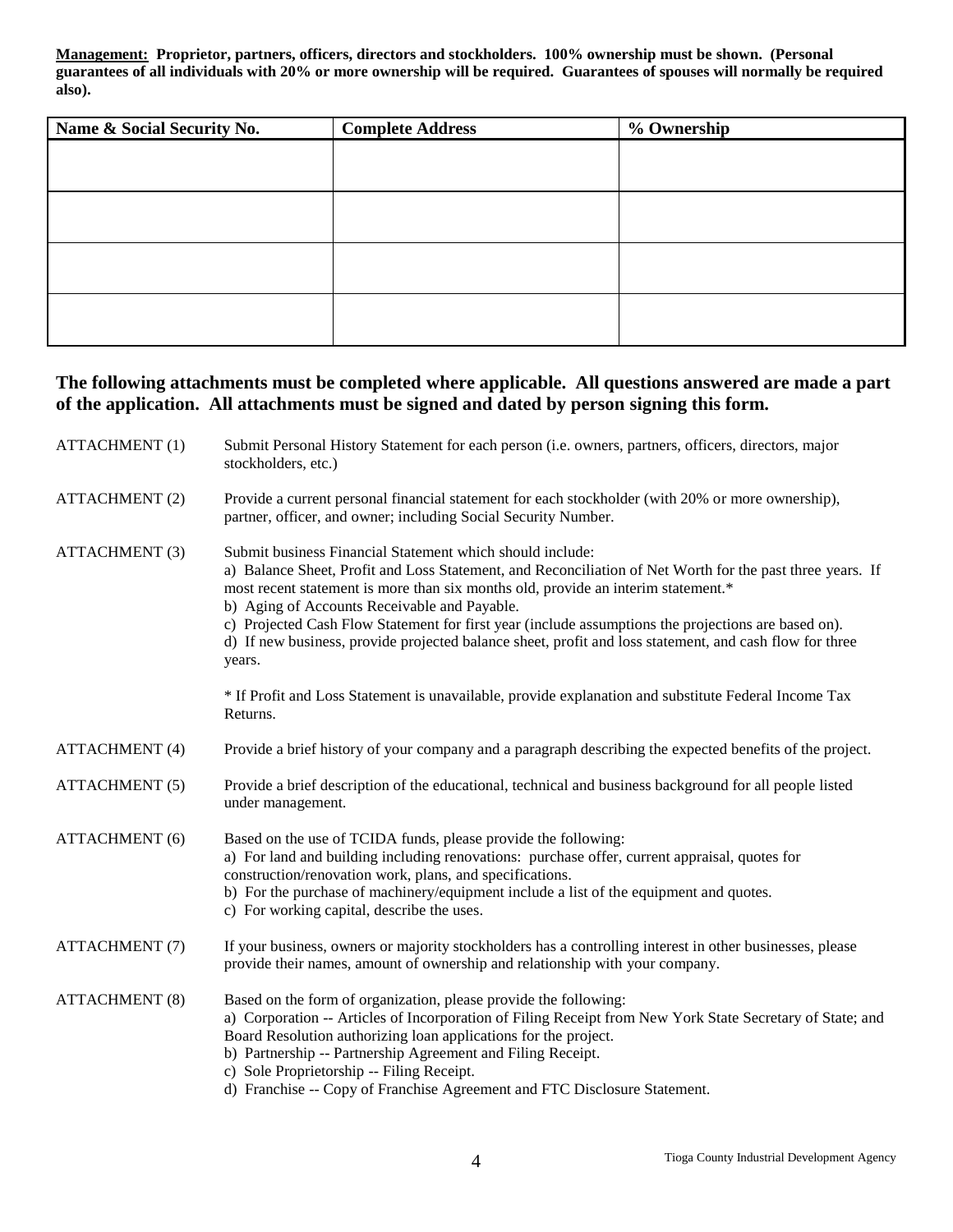| <b>ATTACHMENT (9)</b>  | TCIDA funds will be used or collateralized by land, buildings, construction or major renovation, an<br>environment review must be provided. Other applicants may be required to provide an environmental<br>review by TCIDA on a case-by-case basis.                                                                                                                                                                                                  |
|------------------------|-------------------------------------------------------------------------------------------------------------------------------------------------------------------------------------------------------------------------------------------------------------------------------------------------------------------------------------------------------------------------------------------------------------------------------------------------------|
|                        | All FmHA IRP loan applications must include a environmental review. (Form<br>FmHA 1940-20 "Request for Environmental Information).                                                                                                                                                                                                                                                                                                                    |
| <b>ATTACHMENT (10)</b> | Provide documentation of other sources of funding committed to the project (i.e. bank commitment letter,<br>verification of equity, etc.)                                                                                                                                                                                                                                                                                                             |
| <b>ATTACHMENT</b> (11) | Provide documentation that TCIDA funds are necessary to complete the project<br>and are not being used as a substitute for private capital.<br>Documentation may consist of the following:<br>a) A commitment letter from a participating bank stating the loan terms, the maximum amount to be<br>extended by the bank, and the need for TCIDA's participation; and/or<br>b) Bank rejection letter(s) listing the proposed loan terms, if available. |
| <b>ATTACHMENT</b> (12) | Banker's Information Release                                                                                                                                                                                                                                                                                                                                                                                                                          |
| <b>ATTACHMENT</b> (13) | Low Income Employment Certification (FmHA applicants only)                                                                                                                                                                                                                                                                                                                                                                                            |
| <b>ATTACHMENT</b> (14) | A \$150 application fee must accompany each loan application. This fee is non-refundable.                                                                                                                                                                                                                                                                                                                                                             |

# **AGREEMENTS AND CERTIFICATIONS**

#### AGREEMENTS:

- 1. I/We agree that the project will adhere to all local, state and federal air and water pollution standards.
- 2. I/We agree that if I/We do not comply with the Agreements and Certifications herein, or the program regulations listed herein and in the TCIDA Program Description and Environmental Compliance System Bulletin, or in the event of a default, or in the event of the violation of any federal, state or local law, statute, order, rule or regulation regarding the use of loan proceeds or operating practices, the total unpaid principal, together with unpaid interest thereon, will become immediately due and payable, at the option of TCIDA.
- 3. I/We agree that the project will adhere to all local, state and federal historic preservation laws and regulations.
- 4. I/We agree that I/We will obtain and maintain flood hazard insurance if required, pursuant to National Flood Plain Policy.
- 5. I/We agree that if construction is financed by this loan, accessibility to the handicapped will be assured by compliance with the standards of 41 CFR, Sub-Part 101-19.6.
- 6. I/We agree to provide an annual operating statement to the TCIDA within a reasonable time of the close of the fiscal year of the applicant organization.
- 7. I/We agree to use best efforts to utilize minority and/or women-owned businesses as vendors or subcontractors and minority and/or women individuals in any employment opportunities generated as a result of this project. Further, I/We agree to make good faith efforts to comply with the Affirmative Action Program of New York State and policies that include Governor Pataki's Executive Order No. 21, and rules and regulations issued thereunder.
- 8. I/We authorize disclosure of all information submitted in connection with this application to any funding source, private or public, as part of negotiations for their participation in the financial package.
- 9. I/We authorize TCIDA to collect confidential personal and business information relevant to the processing and evaluation of this loan.
- 10. I/We waive all claims against TCIDA and their staff and consultants.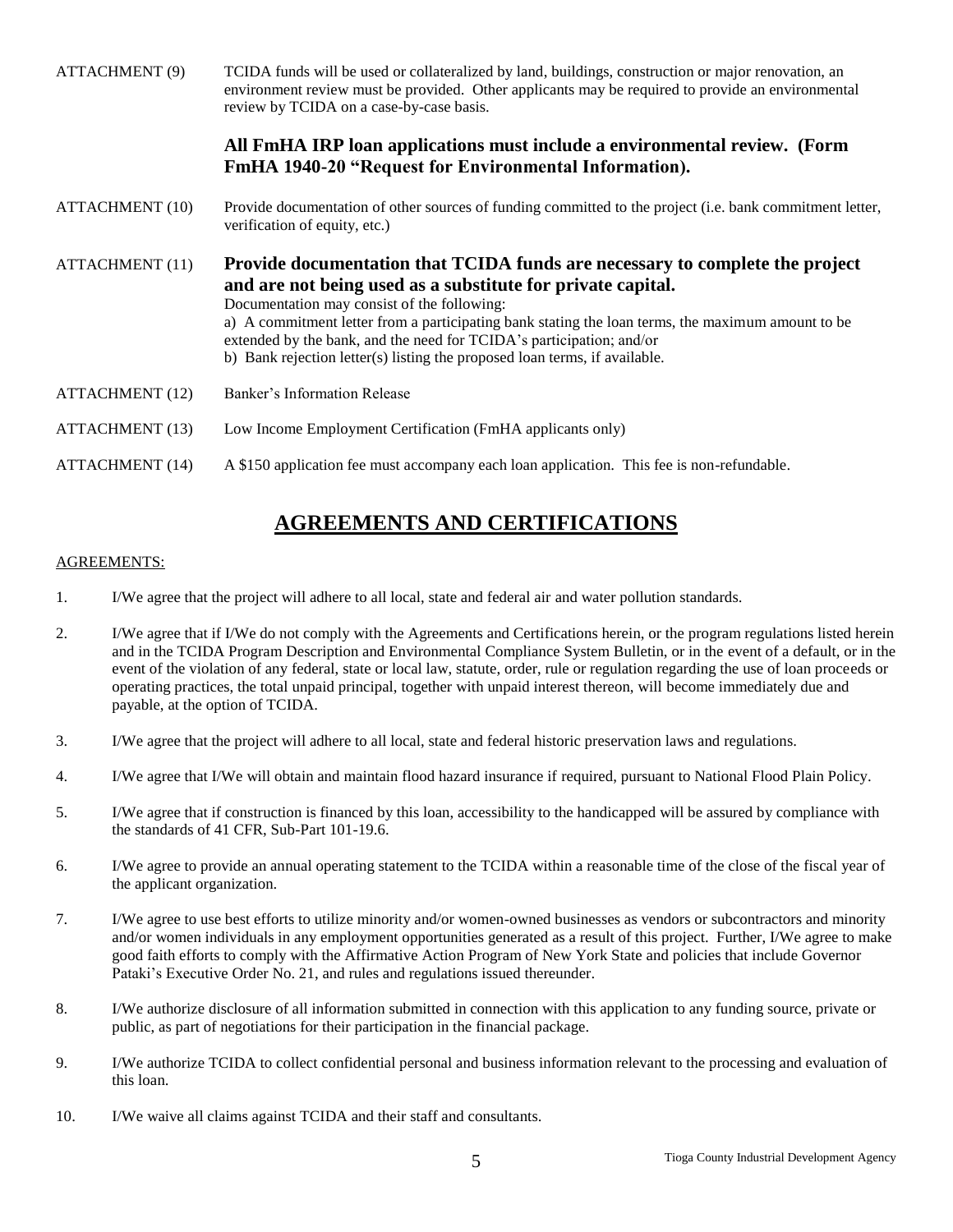- 11. I/We agree to post Civil Rights Guidelines in a conspicuous place accessible to employees, and to not violate any applicable Civil Rights guidelines.
- 12. I/We certify that we will comply with Federal Fair Labor Standards Act (i.e. Davis-Bacon) when required.

#### CERTIFICATIONS:

- 1. I/We certify that all information in this application and the Attachments are true and complete to the best of my/our knowledge and is submitted so the Loan Review Committee and the TCIDA Board of Directors can decide whether to grant a loan or participate with the lending institution in a loan to me/us.
- 2. I/We give the assurance that I/We will comply with Section 112 and 113 of Vol. 13 of the Code of Federal Regulations. These Code Sections prohibit discrimination on the grounds of race, color, sex, religion, marital status, handicap, age or national origin by recipients of Federal financial assistance and require appropriate reports and access to books and records. These requirements are applicable to anyone who buys or takes control of the business. I/We realize that if I/We do not comply with these non-discrimination requirements my/our loan can be called, terminated, or prepayment accelerated.
- 3. I/We certify that facilities under its ownership, lease, or supervision, which will be utilized in the accomplishment of the project or services financed by the TCIDA loan, are not listed on the Environmental Protection Agency's (EPA) list of violating facilities pursuant to Section 15.20 or 50 CFR, Part 15. Further, I/We certify that I/We will conform to all applicable environmental regulations including floodplains, wetlands, historic or archaeological properties, air and water quality, solid waste discharge, hazardous and/or toxic waste disposal, drinking water resources, sewage and non-renewable national resources.
- 4. I/We certify that I/We am/are not relocating operations or employment from another labor market with the proceeds of the proposed TCIDA loan.

I/We agree to all the preceding Agreements and Certifications.

I/We understand the contents and purpose of this application, and the regulations of the TCIDA loan fund.

I/We do solemnly affirm that to the best of my/our knowledge, information provided and statements herein are true and accurate.

I/We am/are aware that the filing of a false instrument in connection with the application for funding by a New York State public benefit corporation constitute an attempt to defraud the State and may be a felony under the laws of the State of New York.

If applicant is a proprietor or general partner, sign below:

| If applicant is a Corporation, sign below: |                                         |  |
|--------------------------------------------|-----------------------------------------|--|
|                                            |                                         |  |
|                                            | Signature of President                  |  |
|                                            | <b>Signature of Corporate Secretary</b> |  |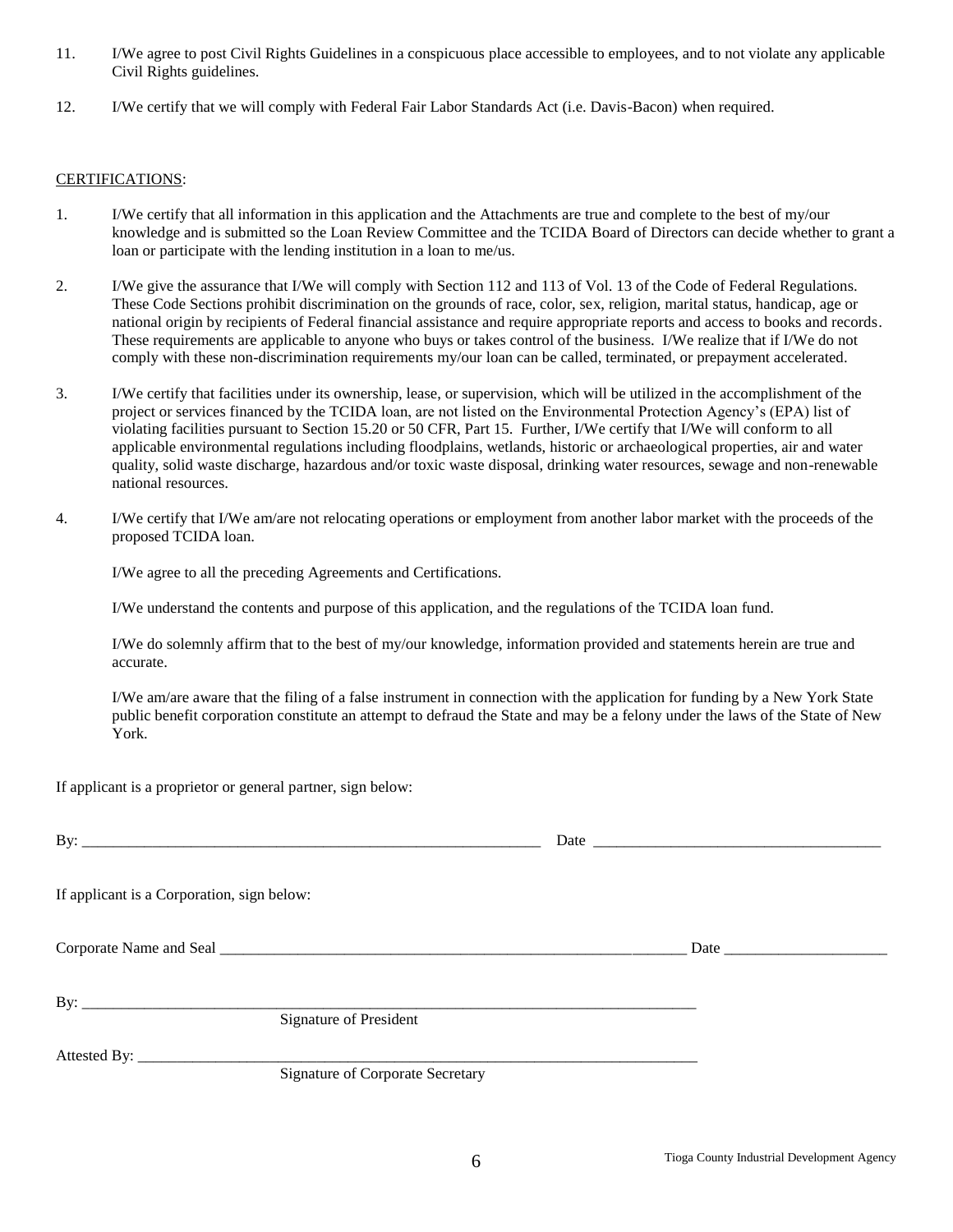# *Bankers Information Release Private Loan Verification*

**Borrower hereby authorizes its lending institution to release financial information pertaining to the undersigned to the Tioga County Industrial Development Agency (TCIDA). Such information may be released exclusively to the personnel of TCIDA.**

| months, and is $\ell$ is not current and in good standing. | I hereby certify that the above mentioned account has / has not been paid on time for the past |
|------------------------------------------------------------|------------------------------------------------------------------------------------------------|

**If the above mentioned account is a secured loan, please provide the outstanding balance (\_\_\_\_\_\_\_\_\_\_\_\_\_\_) and attach a separate list of collateral.**

 **Account Representative / Date** 

 **Borrower Signature / Date**

**TCIDA Authorizing Signature / Date**

**\_\_\_\_\_\_\_\_\_\_\_\_\_\_\_\_\_\_\_\_\_\_\_\_\_\_\_\_\_\_\_\_\_\_\_\_\_\_\_\_\_\_\_\_\_\_**

**\_\_\_\_\_\_\_\_\_\_\_\_\_\_\_\_\_\_\_\_\_\_\_\_\_\_\_\_\_\_\_\_\_\_\_\_\_\_\_\_\_\_\_\_\_\_**

**\_\_\_\_\_\_\_\_\_\_\_\_\_\_\_\_\_\_\_\_\_\_\_\_\_\_\_\_\_\_\_\_\_\_\_\_\_\_\_\_\_\_\_\_\_\_**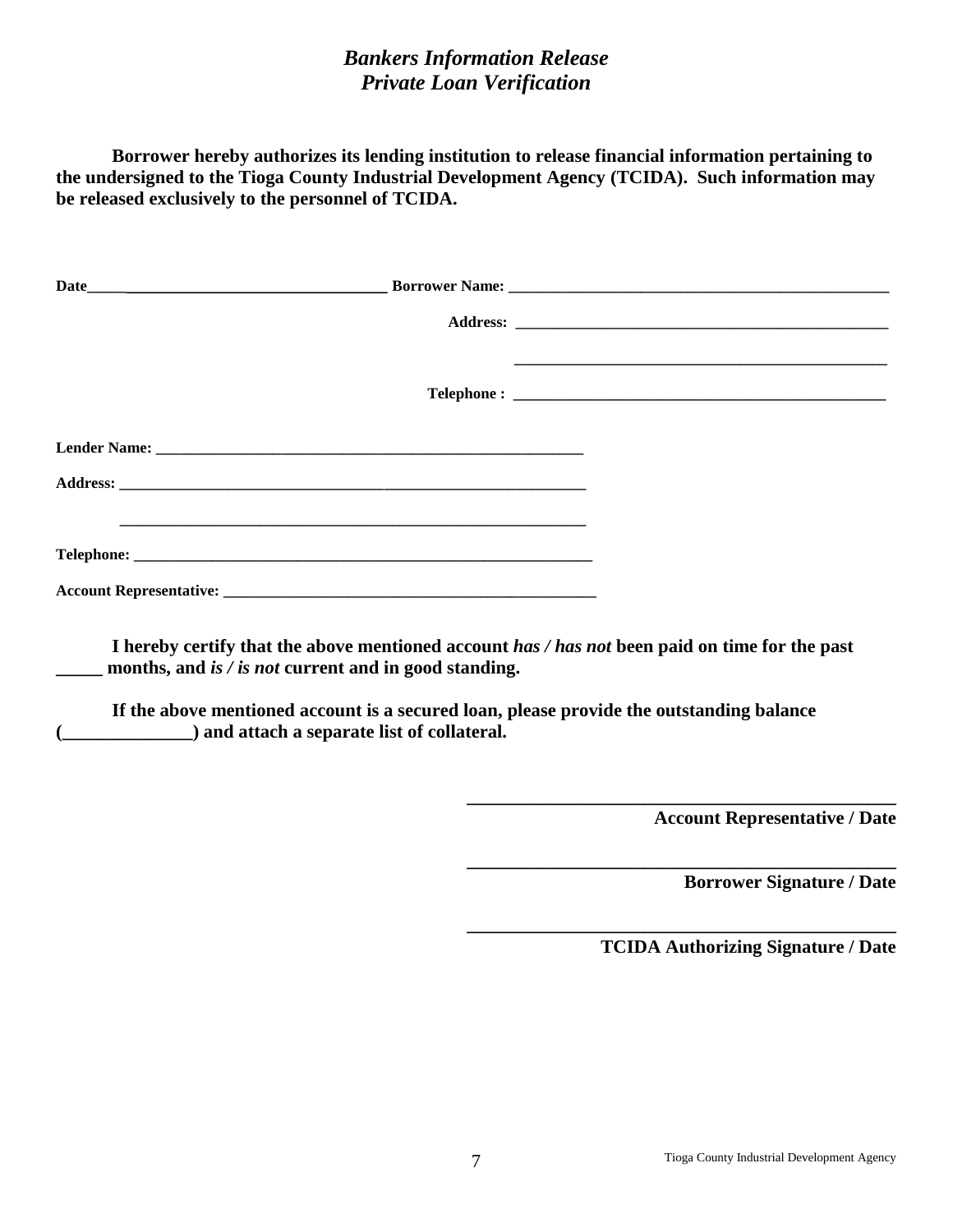## **TCIDA 56 Main Street Owego, NY 13827**

## **PERSONAL FINANCIAL STATEMENT**

|               | $20$ $\_\_$ |                                                                                                                                                                                                                                |  |
|---------------|-------------|--------------------------------------------------------------------------------------------------------------------------------------------------------------------------------------------------------------------------------|--|
| Name(s)       |             |                                                                                                                                                                                                                                |  |
| Business Name |             |                                                                                                                                                                                                                                |  |
|               |             |                                                                                                                                                                                                                                |  |
|               |             | Residence Address and the state of the state of the state of the state of the state of the state of the state of the state of the state of the state of the state of the state of the state of the state of the state of the s |  |

**PLEASE DO NOT LEAVE ANY QUESTIONS UNANSWERED. USE "NO" OR "NONE" WHERE NECESSARY.**

| <b>ASSETS</b>                                                       | <b>IN EVEN</b><br><b>DOLLARS</b> | <b>LIABILITIES</b>                                      | <b>IN EVEN</b><br><b>DOLLARS</b> |
|---------------------------------------------------------------------|----------------------------------|---------------------------------------------------------|----------------------------------|
| Cash on hand and in banks                                           |                                  | Notes payable to banks - secured                        |                                  |
| <b>Marketable Securities-see Schedule A</b>                         |                                  | Notes payable to banks - unsecured                      |                                  |
| <b>Non-Marketable Securities-See</b><br><b>Schedule B</b>           |                                  | Due to brokers                                          |                                  |
| Securities held by broker in margin<br>accounts                     |                                  | Amounts payable to others - secured                     |                                  |
| <b>Partial Interest in Real Estate Equities -</b><br>see Schedule C |                                  | Amounts payable to others - unsecured                   |                                  |
| Real Estate Owned - see Schedule D                                  |                                  | <b>Accounts and bills due</b>                           |                                  |
| <b>Loans or Accounts Receivable</b>                                 |                                  | <b>Unpaid Income Tax</b>                                |                                  |
| Automobiles and other personal<br>property                          |                                  | Other unpaid taxes and interest                         |                                  |
| Cash value - life insurance - see<br><b>Schedule E</b>              |                                  | Real estate mortgage payable - see<br><b>Schedule D</b> |                                  |
| Other assets - itemize:                                             |                                  | Other debts - itemize:                                  |                                  |
|                                                                     |                                  |                                                         |                                  |
|                                                                     |                                  |                                                         |                                  |
|                                                                     |                                  |                                                         |                                  |
|                                                                     |                                  | <b>TOTAL LIABILITIES</b>                                |                                  |
|                                                                     |                                  | <b>NET WORTH</b>                                        |                                  |
| <b>TOTAL ASSETS</b>                                                 |                                  | <b>TOTAL LIAB. AND NET WORTH</b>                        |                                  |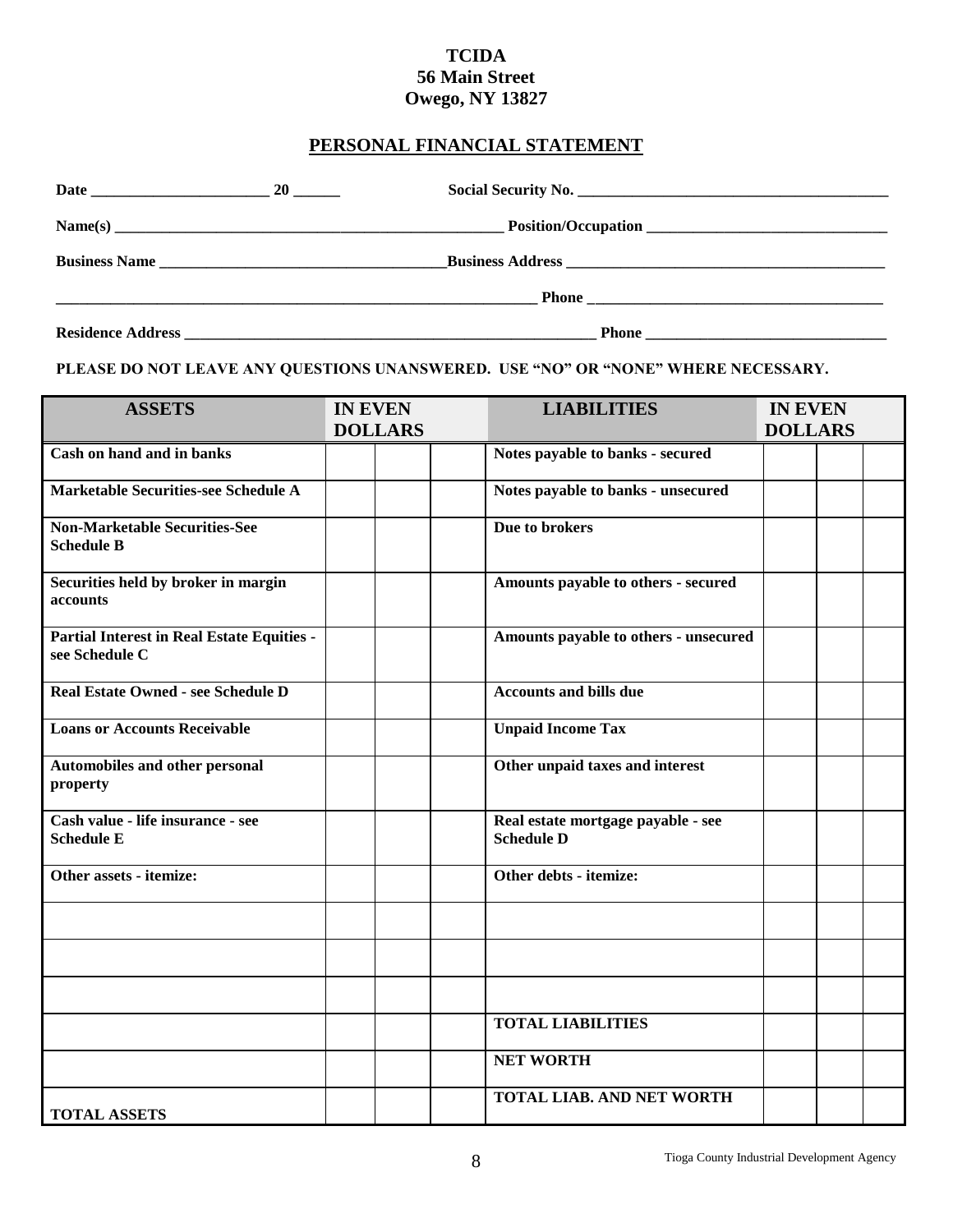| <b>ANNUAL SOURCES OF INCOME</b>                                                                                   | PERSONAL AND GENERAL INFORMATION                                                              |
|-------------------------------------------------------------------------------------------------------------------|-----------------------------------------------------------------------------------------------|
| Salary, bonus and commissions \$                                                                                  | Attorney                                                                                      |
| Dividends \$                                                                                                      | Phone                                                                                         |
| Real Estate Income                                                                                                | Accountant                                                                                    |
| Other income* (*alimony, child support, or separate                                                               | Phone                                                                                         |
| maintenance income need not be revealed if you do not<br>wish to have it considered as a basis for<br>repayment.) | Are you a partner or officer in any other venture?                                            |
|                                                                                                                   | Are you obligated to pay alimony, child support, or<br>maintenance payments? If so, describe. |
| <b>TOTAL</b>                                                                                                      | Income taxes settled through:                                                                 |
| <b>CONTINGENT LIABILITIES</b>                                                                                     | Are any assets pledged?                                                                       |
| Do you have any contingent liabilities?<br><b>YES</b><br>0 N0<br>$\Omega$                                         |                                                                                               |
| If yes, give details:                                                                                             | Are you defendant in any suits, or legal actions?                                             |
|                                                                                                                   |                                                                                               |
|                                                                                                                   | Personal bank accounts carried at:                                                            |
| As endorser, co-maker or guarantor                                                                                |                                                                                               |
| On leases or contracts                                                                                            |                                                                                               |
| Legal claims                                                                                                      | Have you ever taken bankruptcy?<br><b>Explain:</b>                                            |
|                                                                                                                   |                                                                                               |
| Amount of contested income tax liens<br>\$                                                                        |                                                                                               |

#### **CONFIDENTIAL**

#### **SCHEDULE A - U.S. GOVERNMENTS AND MARKETABLE SECURITIES**

|                                                  | -----              | $\cdots$   |                     |                                 |
|--------------------------------------------------|--------------------|------------|---------------------|---------------------------------|
| <b>No. of Shares</b><br>or Face Value<br>(Bonds) | <b>Description</b> | In Name of | <b>Market Value</b> | Are<br><b>These</b><br>Pledged? |
|                                                  |                    |            |                     |                                 |
|                                                  |                    |            |                     |                                 |
|                                                  |                    |            |                     |                                 |
|                                                  |                    |            |                     |                                 |
|                                                  |                    |            |                     |                                 |
|                                                  |                    |            |                     |                                 |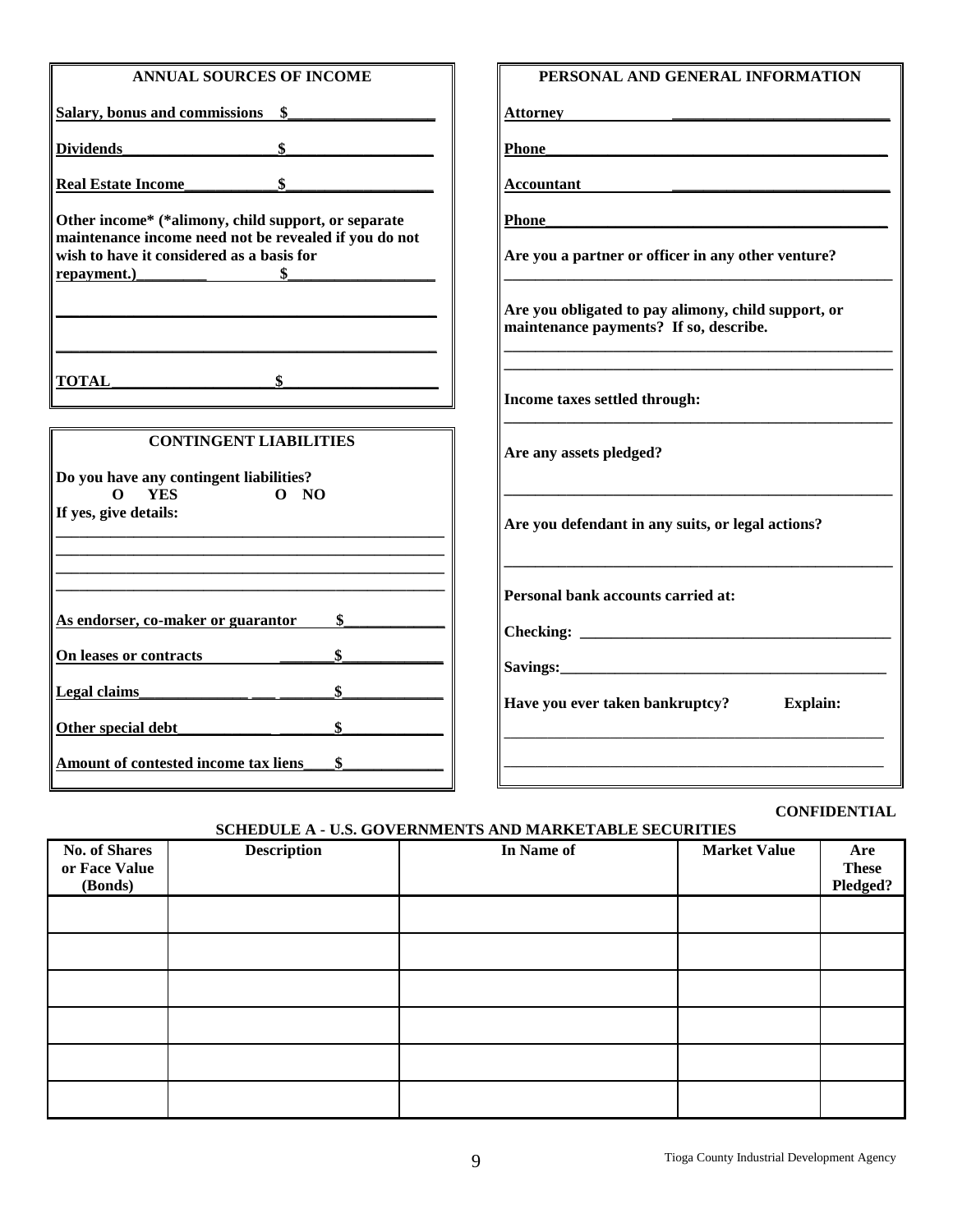#### **SCHEDULE B - NON MARKETABLE SECURITIES**

| <b>Description of Securities</b> | <b>No. of Shares</b><br>Owned | <b>Book Value Per Financial</b><br><b>Statement</b><br>Dated: | <b>No. of Shares</b><br>Outstanding | <b>Total</b><br>Value |
|----------------------------------|-------------------------------|---------------------------------------------------------------|-------------------------------------|-----------------------|
|                                  |                               |                                                               |                                     |                       |
|                                  |                               |                                                               |                                     |                       |

## **SCHEDULE C - PARTIAL INTERESTS IN REAL ESTATE EQUITIES**

| <b>Location of Property</b> | $%$ of | Type | Yr. of          | Cost (C)  | <b>Present</b> | Value of      | Mortgage |
|-----------------------------|--------|------|-----------------|-----------|----------------|---------------|----------|
|                             | Owner- |      | <b>Purchase</b> | or Market | Mortgage       | <b>Equity</b> | Holder   |
|                             | ship   |      |                 | (M)       |                |               |          |
|                             |        |      |                 |           |                |               |          |
|                             |        |      |                 |           |                |               |          |
|                             |        |      |                 |           |                |               |          |
|                             |        |      |                 |           |                |               |          |

#### **SCHEDULE D - REAL ESTATE OWNED**

| <b>Description of Property and</b><br><b>Mortgagee Name</b> | Date<br><b>Acquired</b> | <b>Title in Name of</b> | Cost | <b>Market</b><br><b>Value</b> |        | <b>Mortgages</b> |
|-------------------------------------------------------------|-------------------------|-------------------------|------|-------------------------------|--------|------------------|
|                                                             |                         |                         |      |                               | Amount | <b>Maturity</b>  |
|                                                             |                         |                         |      |                               |        |                  |
|                                                             |                         |                         |      |                               |        |                  |
|                                                             |                         |                         |      |                               |        |                  |
|                                                             |                         |                         |      |                               |        |                  |
|                                                             |                         |                         |      |                               |        |                  |

#### **SCHEDULE E - LIFE INSURANCE CARRIED, INCLUDE., S.B.L.I. AND GROUP INSURANCE**

| <b>Face Amount</b> | <b>Name of Company</b> | <b>Beneficiary</b> | Cash<br><b>Surrender</b><br><b>Value</b> | Loans |
|--------------------|------------------------|--------------------|------------------------------------------|-------|
|                    |                        |                    |                                          |       |
|                    |                        |                    |                                          |       |
|                    |                        |                    |                                          |       |
|                    |                        |                    |                                          |       |

#### **SCHEDULE F - BANKS OR FINANCE COMPANIES WHERE CREDIT HAS BEEN OBTAINED (INCLUDING CREDIT LINES)**

| <b>Name and Address of Lender</b> | WHERE CREDIT HIS DEEN OD HIM (ED \INCECDING CREDIT EN (ED)<br><b>Purpose</b> | <b>Secured or</b><br><b>Unsecured</b> | Original<br>Date | <b>High</b><br><b>Credit</b> | <b>Current</b><br><b>Balance</b> |
|-----------------------------------|------------------------------------------------------------------------------|---------------------------------------|------------------|------------------------------|----------------------------------|
|                                   |                                                                              |                                       |                  |                              |                                  |
|                                   |                                                                              |                                       |                  |                              |                                  |
|                                   |                                                                              |                                       |                  |                              |                                  |
|                                   |                                                                              |                                       |                  |                              |                                  |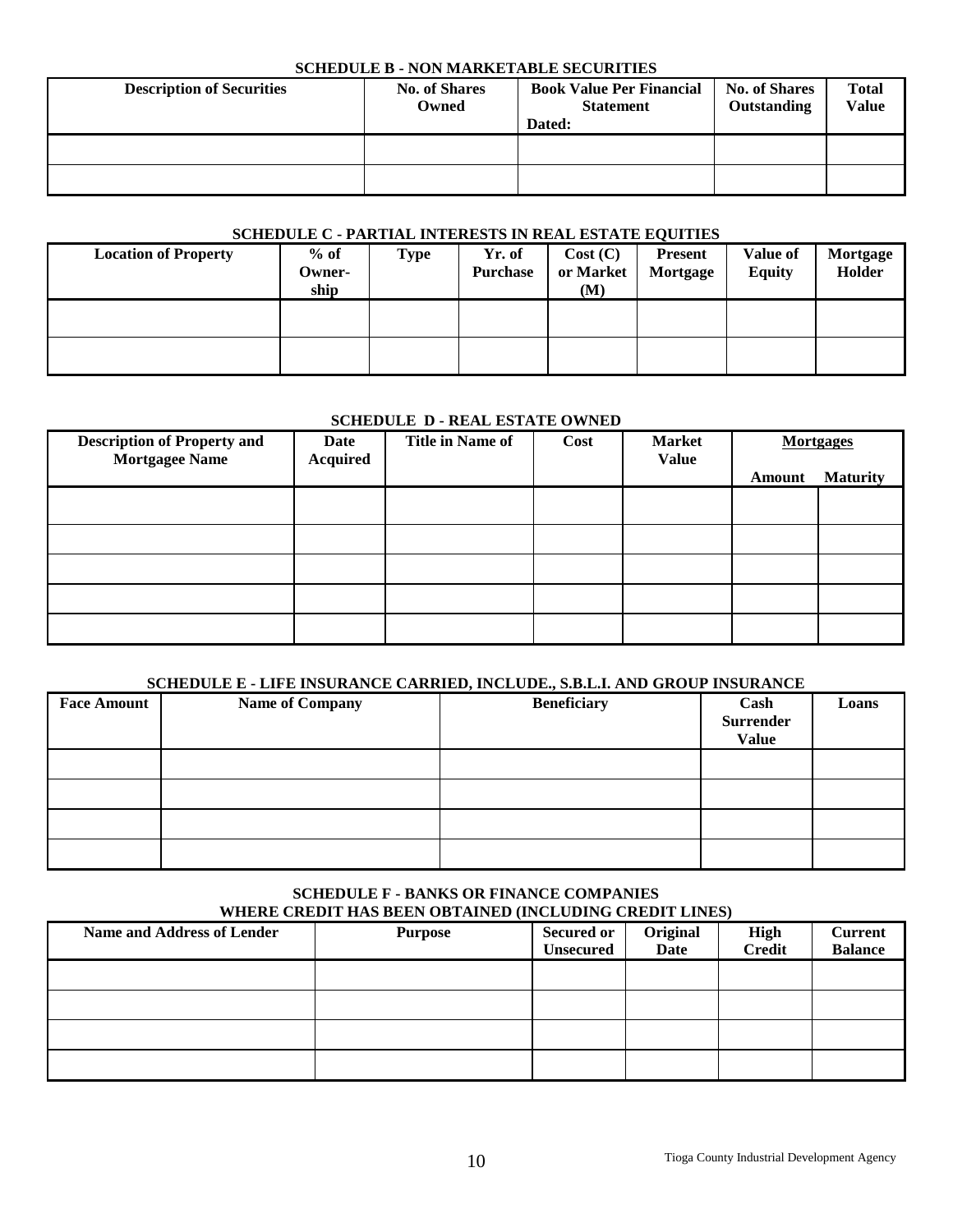The information contained in this statement is provided for the purpose of obtaining, or maintaining credit with you on behalf of the undersigned, or persons, firms or corporations in whose behalf the undersigned may either severally or jointly with others, execute a guaranty in your favor. Each undersigned understands that you are relying on the information provided herein (including the designation made as to ownership of property) in deciding to grant or continue credit. Each undersigned represents and warrants that *the information provided is true and complete* and that you may consider this statement as continuing to be true and correct until a written notice of a change is given to you by the undersigned. The Association is authorized to exchange credit information covering this application and any credit granted. As part of the credit investigation process, the Association may request a consumer report in connection with this application for credit or any update or renewal. Upon request, the Association will tell me whether or not a consumer report was obtained, and if such a report was obtained, the Association will furnish me with the name and address of the consumer-reporting agency. I agree that the Association may retain this application whether or not credit is approved.

| <b>DATE</b> | <b>SIGNATURE</b> |
|-------------|------------------|
|             | <b>ADDRESS</b>   |

The following information is requested by the Federal Government in order to monitor compliance with Federal Laws prohibiting discrimination against applicants seeking to participate in this program. You are not required to furnish this information, but are encouraged to do so. This information will not be used in evaluating your application or to discriminate against you in any way. However, if you choose not to furnish it, we are required to note the race/gender/national origin of individual applicants on the basis of visual observation or surname.

Ethnicity:

Hispanic or Latino\_\_\_\_\_\_

Not Hispanic or Latino

Race: (Mark one or more)

White Black or African American American Indian/Alaska Native

Asian\_\_\_\_\_\_\_\_\_\_\_ Native Hawaiian or Other Pacific Islander \_\_\_\_\_\_\_\_\_\_\_\_\_\_\_\_\_\_\_\_\_

Gender:

Male \_\_\_\_\_\_\_\_\_ Female \_\_\_\_\_\_\_\_\_\_

*"This institution is an equal opportunity provider, employer, and Lender. To file a program discrimination complaint, complete the USDA Program Discrimination Complaint Form, AD-3027, found online at [http://www.ascr.usda.gov/complaint\\_filing\\_cust.html](http://www.ascr.usda.gov/complaint_filing_cust.html) and at any USDA office or write a letter addressed to USDA and provide in the letter all of the information requested in the form. To request a copy of the complaint form, call (866) 632- 9992. Submit your completed form or letter to USDA by: 1)Mail: U.S. Department of Agriculture, Office of the Assistant Secretary for Civil rights, 1400 Independence Avenue, SW, Washington, D.C. 20250-9410 2) Fax: (202)690-7442; or email program.intake@usda.gov."*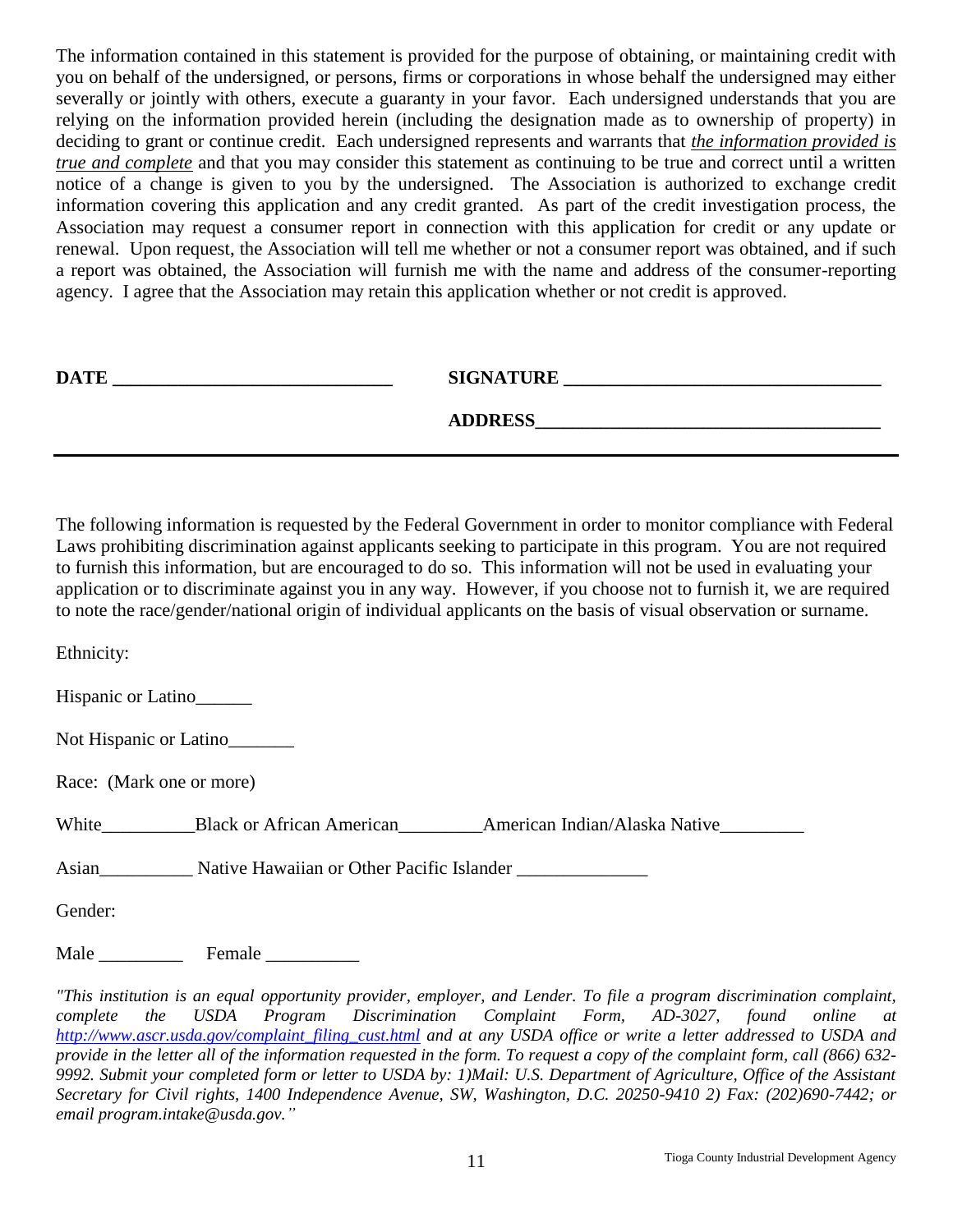## **TIOGA COUNTY INDUSTRIAL DEVELOPMENT AGENCY**

## **STATEMENT OF PERSONAL HISTORY**

### **Please read carefully - PRINT OR TYPE**

## **Each member of the business concern requesting assistance must submit this form. This form must be filled out and submitted by:**

- 1. The proprietor, if a sole proprietorship.
- 2. Each partner, if a partnership.
- 3. Each officer, director and principals with 20% or more ownership, if a corporation.
- 4. Any other person, authorized to obligate the applicant to the loan being sought.

| Name and address of applicant (Firm Name)<br>(Street, City, State and Zip Code) | <b>Amount Applied For</b> |
|---------------------------------------------------------------------------------|---------------------------|
|                                                                                 |                           |

|      | Date of birth: (Month, Day and Year)<br><b>Place of birth:</b> (City and State)                                                                                                |
|------|--------------------------------------------------------------------------------------------------------------------------------------------------------------------------------|
| Last | $\parallel$ U.S. Citizen _______ Yes<br>N <sub>0</sub>                                                                                                                         |
|      | If no, give alien registration number:                                                                                                                                         |
|      | <b>Social Security Number</b>                                                                                                                                                  |
|      | name, state NMN, or if initial only, indicate initial). List<br>all former names used, and dates each name used. Use<br>What is your percentage of ownership or stock owned or |

| <b>Present Residence Address</b><br>From | Tо                       | <b>Address</b> | <b>City</b>                     |
|------------------------------------------|--------------------------|----------------|---------------------------------|
|                                          |                          | <b>State</b>   | <b>Zip Code</b>                 |
| Home Telephone No. (                     | $\overline{\phantom{a}}$ |                | <b>Business Telephone No. (</b> |
| Immediate past residence address         |                          |                |                                 |
| From                                     | Tо                       | <b>Address</b> | <b>City</b>                     |
|                                          |                          | <b>State</b>   | <b>Zip Code</b>                 |
|                                          |                          |                |                                 |
|                                          |                          |                |                                 |
|                                          |                          |                |                                 |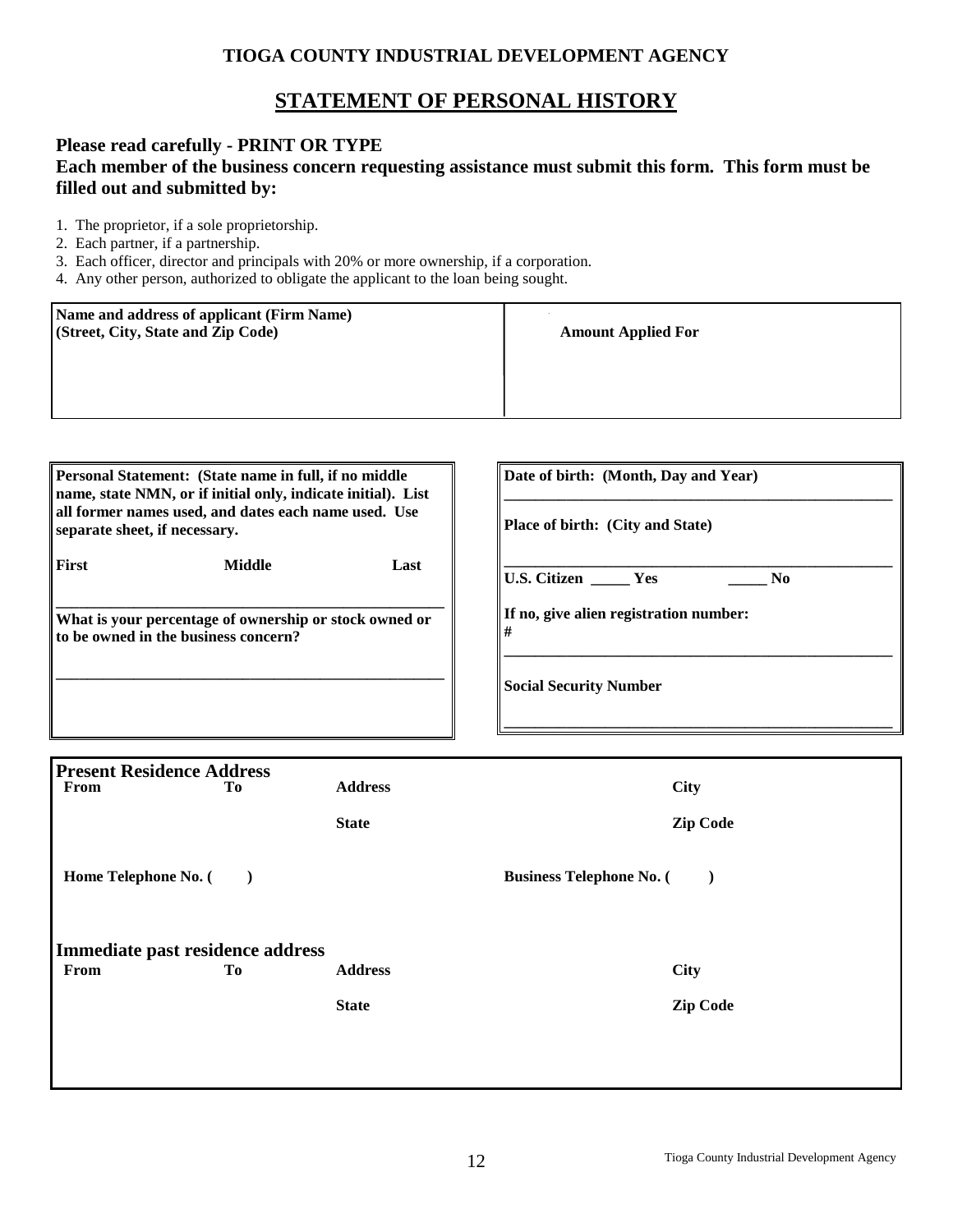## **BE SURE TO ANSWER THE NEXT 2 QUESTIONS BECAUSE THEY ARE IMPORTANT.**

### **THE FACT THAT YOU HAVE A CONVICTION RECORD WILL NOT NECESSARILY DISQUALIFY YOU. BUT AN INCORRECT ANSWER WILL PROBABLY CAUSE YOUR APPLICATION TO BE TURNED DOWN.**

| Have you ever been convicted of any criminal offense other than a minor vehicle violation?<br>1.<br>Les Communisment of the Section of the Section of the Section of the Section of the Section of the Section of T<br>which convicted, if applicable. |                                        |              |                                                                                                                                                                                                                                                                                                                                                                                                                                |  |  |
|--------------------------------------------------------------------------------------------------------------------------------------------------------------------------------------------------------------------------------------------------------|----------------------------------------|--------------|--------------------------------------------------------------------------------------------------------------------------------------------------------------------------------------------------------------------------------------------------------------------------------------------------------------------------------------------------------------------------------------------------------------------------------|--|--|
| 2.                                                                                                                                                                                                                                                     |                                        |              | If the answer to question #1 is yes, are you now under parole, probation or conditional release supervision?<br><b>EXECUTE:</b> Yes <b>SECUTE:</b> No <b>EXECUTE:</b> No <b>EXECUTE:</b> No <b>EXECUTE:</b> No <b>EXECUTE:</b> No <b>EXECUTE:</b> No <b>EXECUTE:</b> No <b>EXECUTE:</b> No <b>EXECUTE:</b> No <b>EXECUTE:</b> No <b>EXECUTE:</b> No <b>EXECUTE:</b> No <b>EXECUTE:</b> No <b>EXECUTE:</b> No <b>EXECUTE:</b> N |  |  |
|                                                                                                                                                                                                                                                        | Name and address of participating bank |              |                                                                                                                                                                                                                                                                                                                                                                                                                                |  |  |
| <b>Signature</b>                                                                                                                                                                                                                                       |                                        | <b>Title</b> | Date                                                                                                                                                                                                                                                                                                                                                                                                                           |  |  |
|                                                                                                                                                                                                                                                        | <b>STATE OF NEW YORK)</b>              |              |                                                                                                                                                                                                                                                                                                                                                                                                                                |  |  |
| <b>COUNTY</b>                                                                                                                                                                                                                                          |                                        | in the year  |                                                                                                                                                                                                                                                                                                                                                                                                                                |  |  |

**\_\_\_\_\_\_\_\_\_\_\_\_\_\_\_\_\_\_\_\_\_\_\_\_\_\_\_\_\_\_\_\_\_\_\_\_\_\_\_\_\_\_\_\_\_\_\_\_\_\_\_\_\_\_ NOTARY PUBLIC**